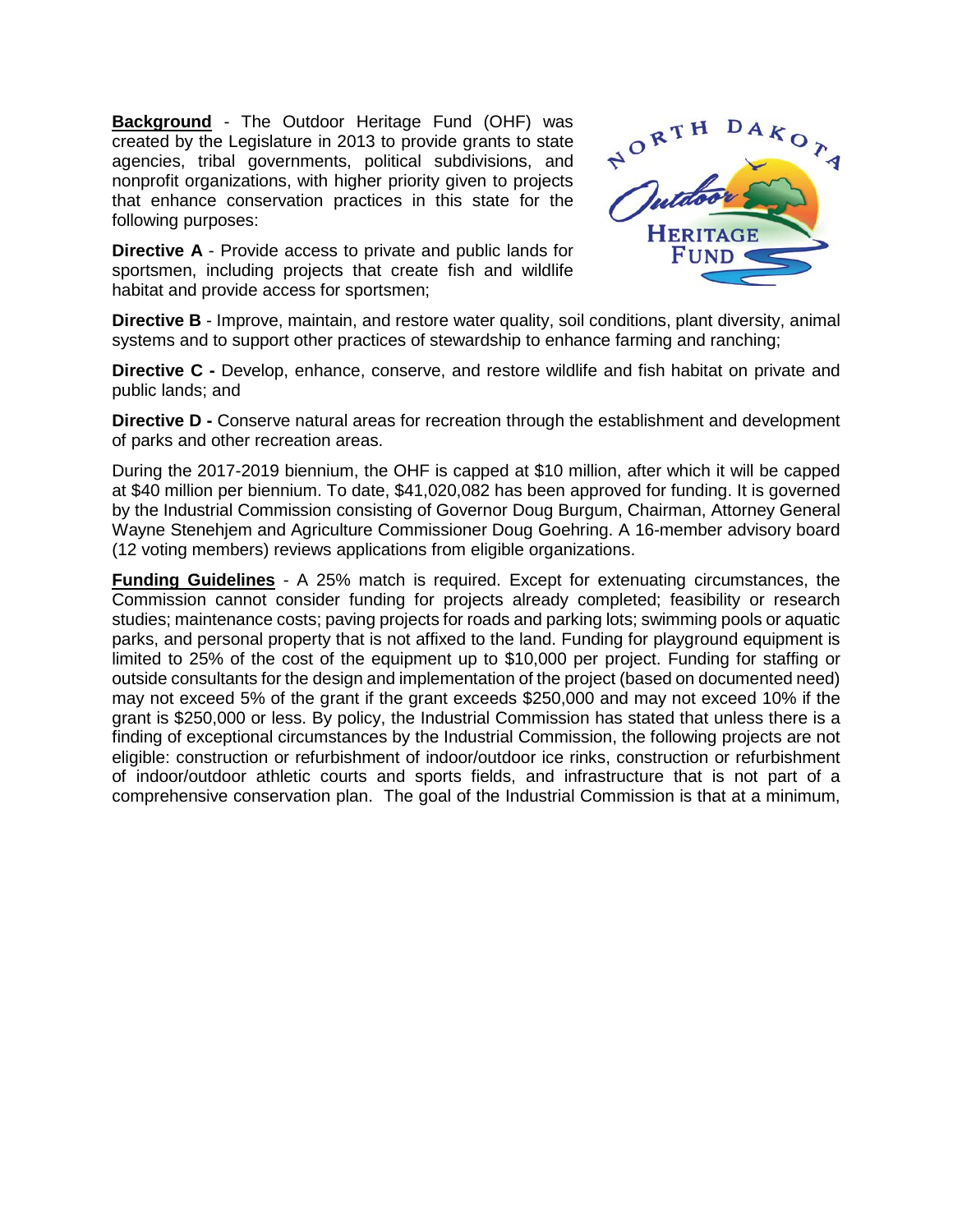15% of the funding received for a biennium will be given priority for recreation projects that meet Directive D.